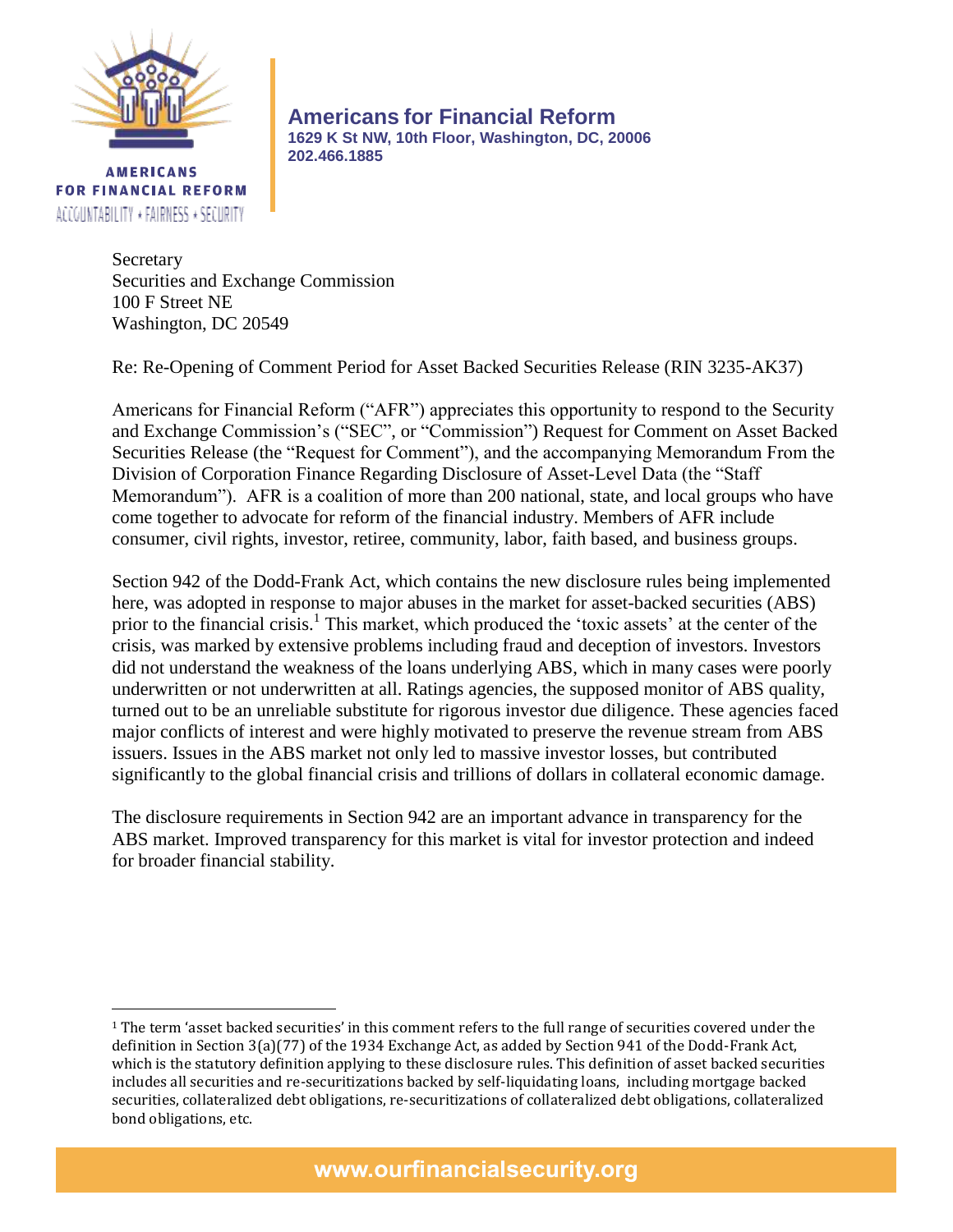For example, this discussion of stress testing bank positions makes clear the crucial importance of granular, loan-level information in understanding the risks of securitizations and the current issues with the availability of such data<sup>2</sup>:

 granular data at the loan-level is critical….Loan-level data can be frustratingly scarce, "Using a consistent method to stress test across asset classes implies the ability to reliably convert forecasts on a potentially large set of macroeconomic factors into performance projections on each of the bank's positions. In the world of structured finance, this ideally means crafting projections at the underlying loan-level. The United States is one country, but each of its fifty states has unique laws and economic environments, which means especially for certain structured finance asset classes like ABS, which contributes to a dearth of granular structured finance asset models."

asset-level information to investors.<sup>3</sup> AFR thus supports strong and rapid action by the SEC to provide investors and third-party consultants performing analytic services for investors with asset-level disclosures adequate to determine the risk of ABS, as well as related assets like re-securitizations and synthetic securitizations that rely on cash flows from asset backed securities. We would note that other jurisdictions, such as the European Union and the United Kingdom, are already providing such

One reason for the delay in the provision of this data in the U.S. has been privacy concerns regarding public disclosure of possibly sensitive information, as related to the method of data access in the original 2010 proposal on asset-level disclosures. In that proposal, the disclosures were to be made on the public EDGAR database. Privacy concerns were addressed by redacting information that would uniquely identify individual debtors (e.g. social security numbers, names, and street addresses) and replacing exact data values with broad ranges in many cases. However, concerns were still raised regarding the combining of this newly public data with other public data sources to re-identify individual borrowers. In addition, the use of data ranges and the restriction of geographic data to the very broad Metropolitan Statistical Area (MSA) level would have substantially compromised the transparency value of the data for investors.

In the Staff Memorandum, the Commission has now proposed an alternative disclosure method that is based on the use of protected web sites for potentially sensitive information, rather than fully public disclosure on EDGAR. AFR broadly supports the protected web site approach, which has two major advantages over the public disclosure of all data on EDGAR:

1) Protected web sites with screened access can limit access to those parties who are investors or provide analytic services to investors, and who agree to accept legal liability for any privacy violations.

 $\overline{a}$ <sup>2</sup> Jacobs, Andrew and Stephen Clarke, "<u>[The Challenges of Stress Testing U.S. Structured Finance](http://www.moodysanalytics.com/Publications/Risk-Perspectives/2013/RP02/Risk-Perspectives-Stress-Testing-North-America/Regulatory-Spotlight-Overview/The-Challenges-of-Stress-Testing-US-Structured-Finance?mkt_tok=3RkMMJWWfF9wsRonvKzMce%2FhmjTEU5z17OsvWq6g38431UFwdcjKPmjr1YIIScpiI%2BSLDwEYGJlv6SgFQ7bEMatj0LgOWxk%3D)</u>", Moody's Analytics Risk Perspectives: North American Edition, Volume II, December, 2013.

 $3$  See, for example, the European Data Warehouse, information on which is available at <http://www.eurodw.eu/>.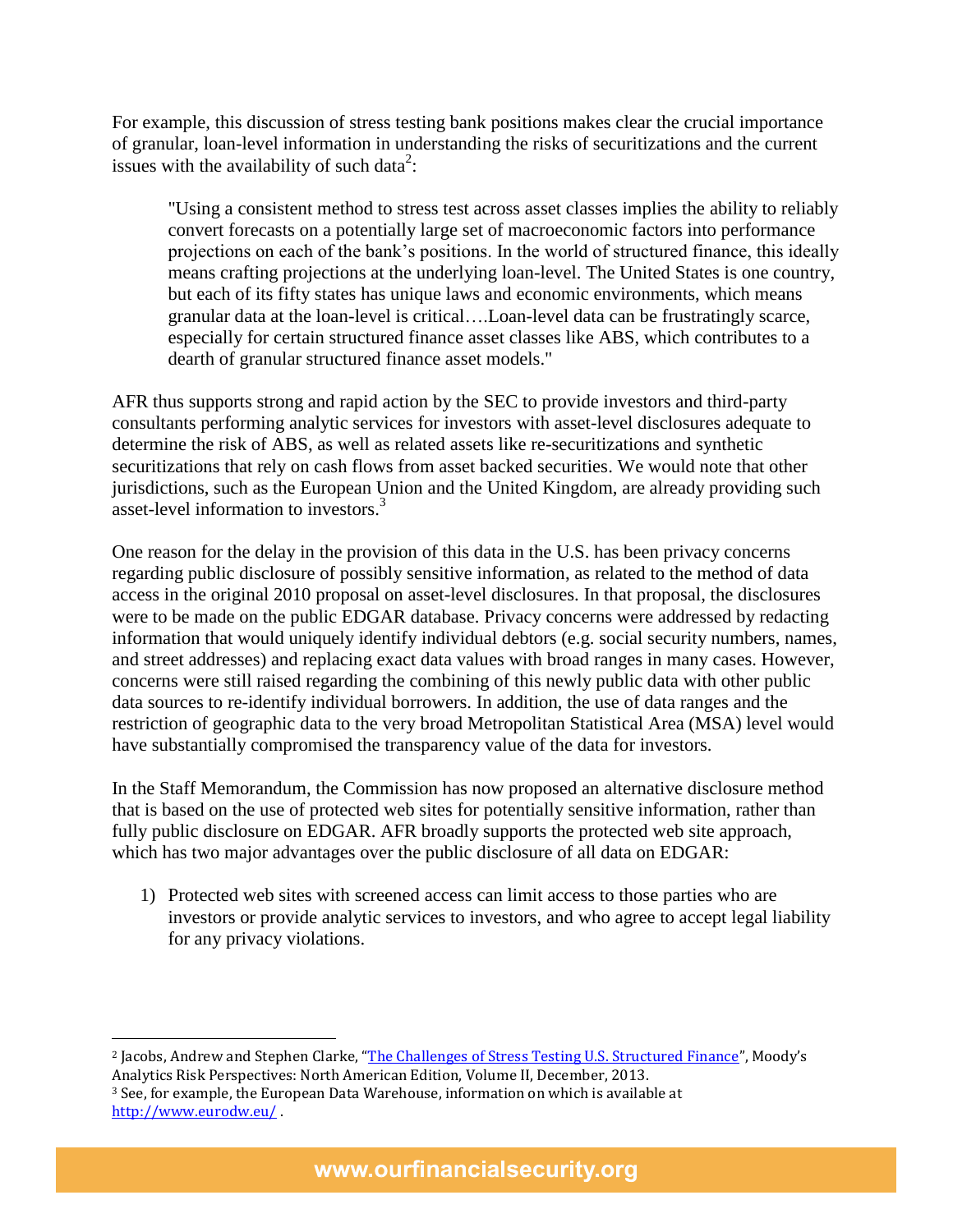2) Data available on such protected web sites can be more detailed and granular than data provided on fully public sites, and will therefore be more useful for transparency purposes.

privacy threats. It is true that in theory even a protected web site approach could be subverted by actors who were willing to commit fraud by both lying concerning their intended use of the data, and somehow evading their legal liability for privacy violations. If such entities also had the technical sophistication and resources to re-identify data through matching asset-level disclosures to other databases, they could potentially gain access to at least some individual-level data. However, we believe that criminal actors who were both willing to commit fraud and who had a high level of technical sophistication and resources would find it much more rewarding to attack other types of protected data containing information more directly conducive to identity theft, such as social security numbers and dates of birth, neither of which would be available on this data. They could also find it more advantageous to purchase commercially available data, such as loan-level and individual credit report data available from LPS-McDash, Core Logic, or Equifax, rather than taking the legal risks associated with accessing less extensive data on these disclosure web sites. While the Commission must give due weight to legitimate privacy concerns raised by critics of the earlier proposal, the clear and vital statutory mandate in Section 942 should not be sacrificed to a goal of absolute protection from even hypothetical and unlikely

However, AFR also has several criticisms of the Staff Memorandum recommendation.

 maintaining protected web sites storing sensitive information. First, if issuers are given the We do not believe that it is correct or appropriate to give individual issuers the responsibility for ability to limit access to asset level data, they may use this ability to inappropriately discriminate between investors or providers of analysis services. Investors with more market power may be given preferential access to the data. Second, we do not believe that all individual issuers will have the technical capacity to implement appropriate privacy controls on protected web sites, nor do we believe that the Commission will have the supervisory resources to police privacy controls at each individual issuer. Finally, if the design of the data is left to individual issuers it is likely to be inconsistent in its technical standards or format, making it more difficult to use.

As an alternative to individual issuer web sites, we would suggest an aggregated 'data warehouse' which would be a single source for sensitive asset level disclosure information. Such a single data warehouse could be supported under several models.

- 1) A single data warehouse managed by a Federal agency. The data warehouse could be maintained and managed by the Commission itself, by the Federal Reserve (as in the Bank of England model), or by the Office of Financial Research.
- 2) A non-profit data warehouse that is mutually owned and managed by private sector entities, either issuers, investors, or a third party contractor, under Commission regulatory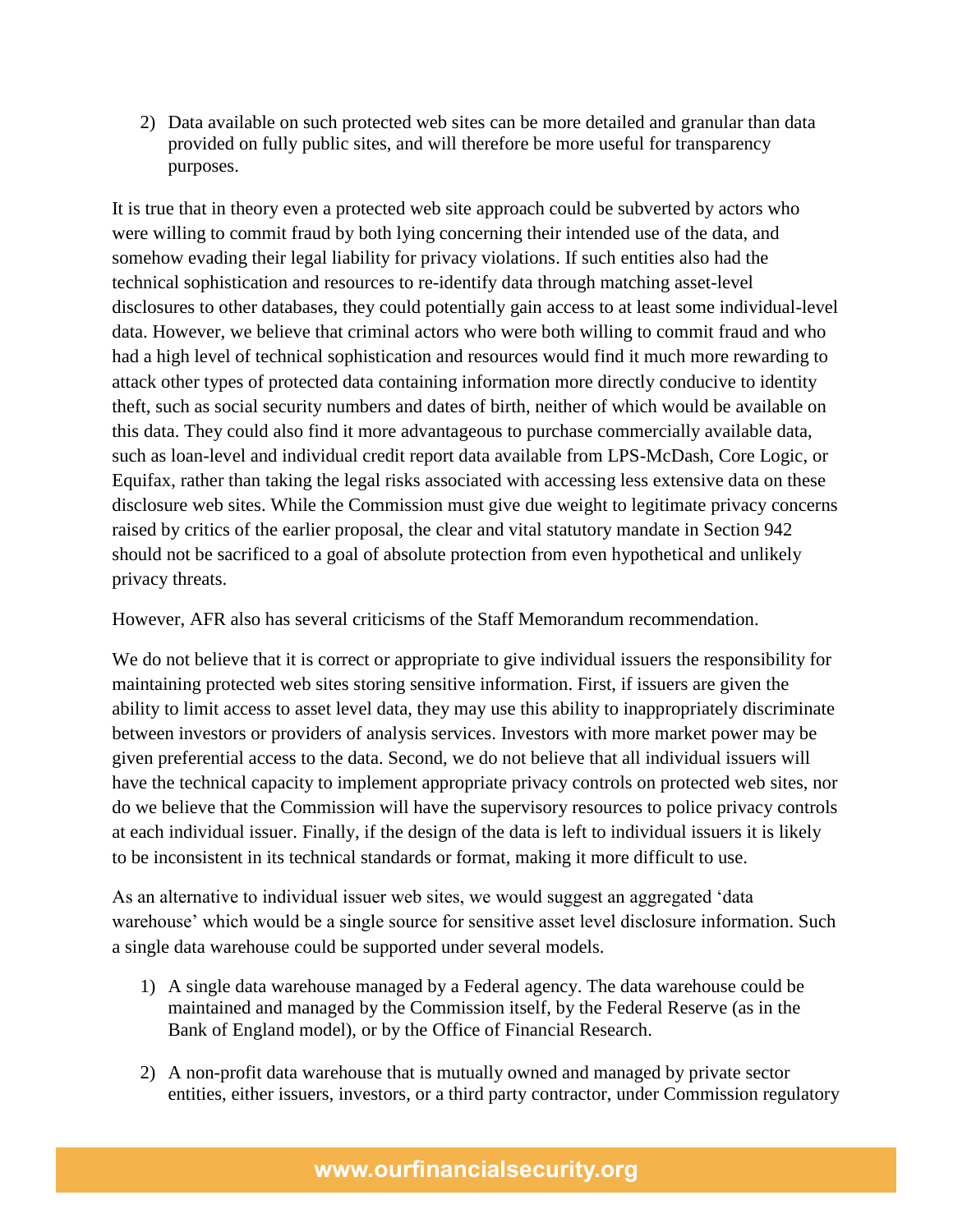oversight. Such a warehouse could be financed on a non-profit basis through small fees on issuers or investors. This is the model of the European Data Warehouse.

 data warehouse. It will also be easier to police universal and non-discriminatory access for all appropriate users, and incentives to exclude users will be far less than they might be for an data formats so that investors and analysts can more easily make use of the data. It will be much easier to implement and oversee appropriate privacy controls at such a single individual issuer. Finally, a single data warehouse will also make it easier to ensure consistent

The Staff Memorandum also appeared to include an inappropriately narrow limitation on the types of entities who could legitimately access this asset-level data. Such entities should include not only investors, but also third party providers of analytic services to investors and the financial markets. The ability of third party providers of analytic services to access loan level data would provide a critical new source of sophisticated analysis of credit risk to investors and the broader market. Such analytic service providers would not face the conflict of interest in the issuer-pays model of credit rating agencies, and would provide competition to credit rating agencies in the crucial area of asset-backed securities, where ratings services have historically been the least reliable.<sup>4</sup> We also believe the Commission should investigate making this data available to academic researchers under strict privacy controls, such as those used by the Internal Revenue Service or the Census Bureau for access to micro data. Of course, all users should be required to provide legally binding assurances that the data will not be used for any purpose or in any way that compromises individual privacy of borrowers.

and 'novel asset types or structures' that may be invented by issuers.<sup>5</sup> Beyond the issues raised in the Staff Memorandum, AFR also wishes to comment on questions asked in the July, 2011 request for comment on securitization disclosures. In that proposal the Commission requested input on whether asset-level disclosures should be required for assetbacked securities not typically offered under Reg AB, including synthetic ABS, CDOs, CLOs,

 available to investors comparable loan-level data. AFR believes that asset-level disclosures securitizations of CDOs, fall under the explicit definition in Section 941 of the Dodd-Frank Act. The Commission had appropriately proposed in its 2010 release that issuers of structured finance products sold in reliance on Rule 144A or Rule 506 of Regulation D would have to make should be required for all asset backed securities whose risk exposures ultimately trace back to individual loans. In addition, many of these types of securities, including CDOs and re-If the Commission's proposed approach is viewed as lacking sufficient clarity for these types of securities, the appropriate response is for the Commission to clarify the disclosure obligations that would apply, not exempt them from the disclosure requirement.

 $\overline{\phantom{a}}$ 

<sup>&</sup>lt;sup>4</sup> See Cornaggia, Jess and Cornaggia, Kimberly Rodgers and Hund, John, "<u>[Credit Ratings across Asset Classes](http://ssrn.com/abstract=1909091)</u>" (February 20, 2013).

<sup>&</sup>lt;sup>5</sup> See CFR 47970-47971 and Questions 98-101 in<http://www.sec.gov/rules/proposed/2011/33-9244fr.pdf>